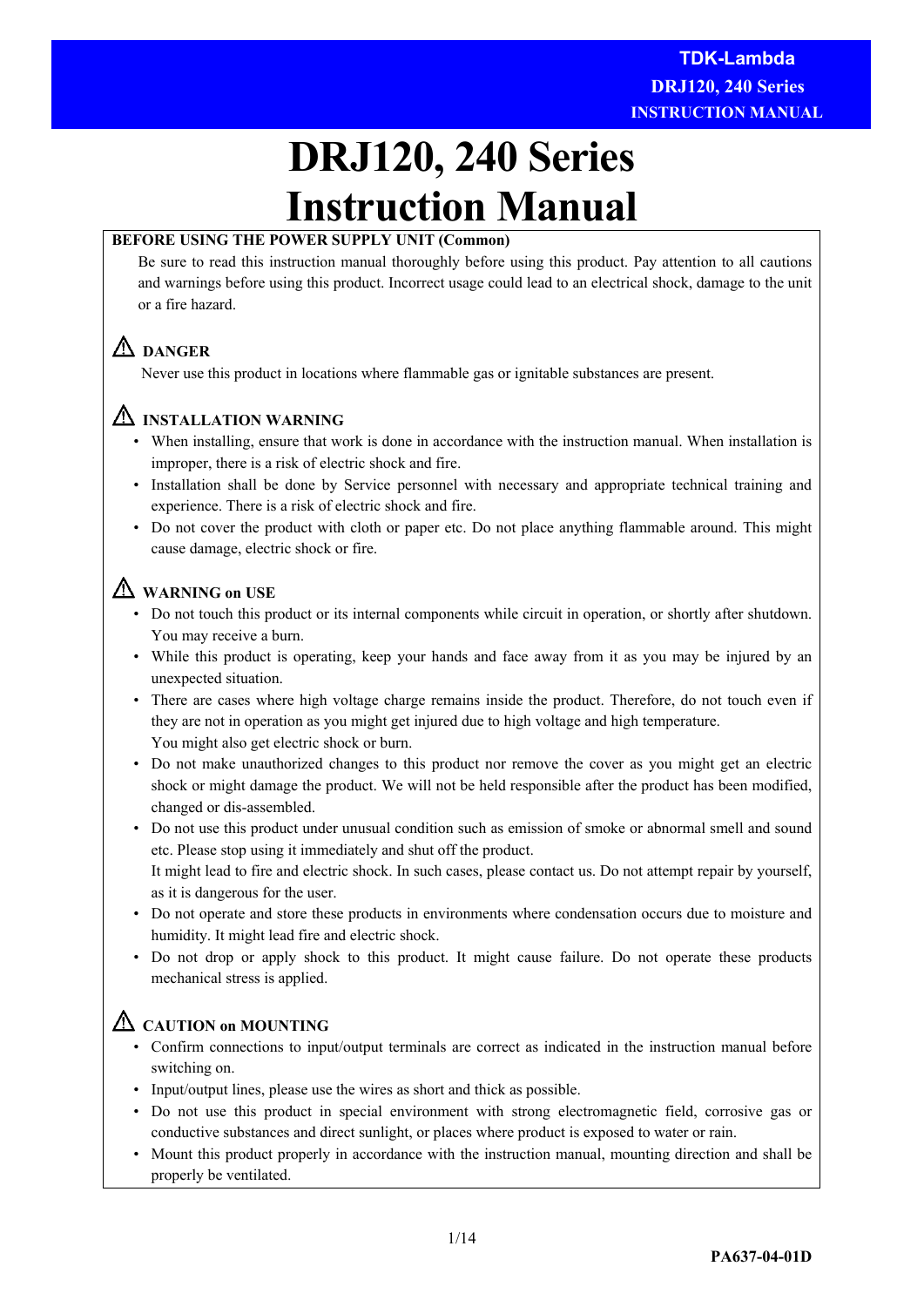- Please shut down the input when connecting input and output of the product.
- When installing in environment where conductive foreign, dust and liquid may be present, please consider penetration of above foreign material in the power supply by installing filter, to prevent trouble or malfunction.

# **CAUTION on USE**

- Product individual notes are shown in the instruction manual. If there is any difference with common notes, individual notes shall have priority.
- Before using this product, be sure to read the catalog and instruction manual. There is a risk of electric shock or damage to the product or fire due to improper use.
- Input voltage, Output current, Output power, ambient temperature and ambient humidity should be kept within specifications, otherwise the product will be damaged, or cause electric shock or fire.
- If the built-in fuse is blown, do not use the product even after replacing the fuse as there is a risk of abnormality inside. Be sure to request repair to our company.
- For products without built-in protection circuit (element, fuse, etc.), insert fuse at the input to prevent smoke, fire during abnormal operation. As for products with built-in protection circuit, depending on usage conditions, built-in protection circuit
- might not work. It is recommended to provide separate proper protection circuit. • For externally mounted fuse do not use other fuses aside from our specified and recommended fuse.
- This product was made for general purpose electronic equipment use and is not designed for applications requiring high safety (such as extremely high reliability and safety requirements. Even though high reliability and safety are not required, this product should not be used directly for applications that have serious risk for life and physical safety). Take sufficient consideration in fail-safe design (such as providing protective circuit or protective device inside the system, providing redundant circuit to ensure no instability when single device failure occurs).
- When used in environments with strong electromagnetic field, there is possibility of product damage due to malfunction.
- When used in environment with corrosive gas (hydrogen sulfide, sulfur dioxide, etc.), there is possibility that they might penetrate the product and lead to failure.
- When used in environments where there is conductive foreign matter or dust, there is possibility of product failure or malfunction.
- Provide countermeasure for prevention of lightning surge voltage as there is a risk of damage due to abnormal voltage.
- Connect together the frame ground terminal of the product and the ground terminal of the equipment for safety and noise reduction. If these ground is not connected together, there is a risk of electric shock.
- Parts with lifetime specifications (built-in fan, electrolytic capacitor) are required to be replaced periodically. Set the overhaul period depending on the environment of usage and perform maintenance. If maintenance is not performed, there is possibility of product failure or malfunction. Also, note that there are cases when EOL products cannot be overhauled.
- Take care not to apply external abnormal voltage to the output. Especially, applying reverse voltage or over voltage more than the rated voltage to the output might cause failure, electric shock or fire.
- This product has possibility that hazardous voltage may occur in output terminal depending on failure mode. The output of these products must be protected in the end use equipment to maintain SELV.
- This product contains a printed circuit board utilizing surface mounted devices. PCB stress such as bending, twisting, etc., could cause damage. Please handle with care.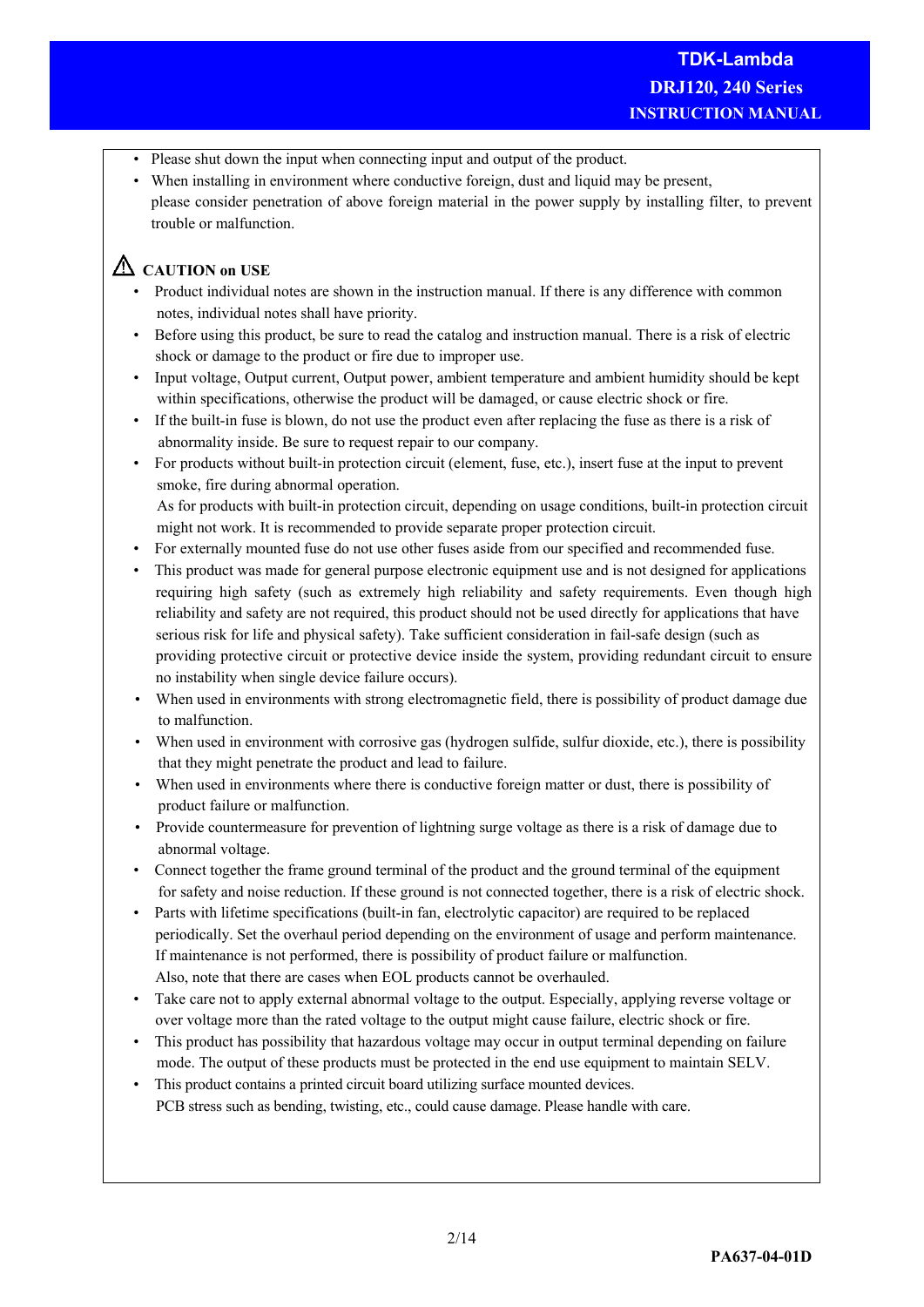## **NOTE**

- Take note that traces of sheet metal processing be left in our power supplies.
- When disposing product, follow disposal laws of each municipality.
- Published EMI (CE, RE) and immunity are the result when measured in our standard measurement conditions and might not satisfy specification when mounted and wired inside end-user equipment. Use the product after sufficiently evaluating at actual end-user equipment.
- When exporting our products, apply for necessary permissions as required by rules and regulations of Foreign Exchange and Foreign Trade Control Act.
- Catalogue, contents of the instruction manual may be changed without a prior notice. Refer to latest catalogue or instruction manual.
- Reproduction or reprinting the instruction manual or its portion is forbidden without our permission.

## **LONG-TERM STORAGE METHOD and DURATION PERIOD**

- Always keep product in carton box.
- Please do not apply excessive vibration, shock or mechanical stress directly to the product.
- Please keep away from direct sunlight.
- For long-term storage temperature and humidity, the following conditions are recommended : Temperature range : 5℃~30℃

Humidity range :  $40\% \sim 60\% RH$ 

Avoid places where its temperature and humidity can change drastically.

It might cause product degradation or condensation on the product.

• For long-term storage period, we recommend to use within 2 years after receiving the product.

 There is tendency that the leakage current of an aluminum electrolytic capacitor may increase when not use for a long time. This phenomenon can be improved by applying voltage to the aluminum electrolytic capacitor to reduce the leakage current through the self-recovery effect of the electrolyte.

For products that have been stored for a very long time,

it is recommended to turn on the product for at least 30 min at no load condition.

< Criterion of warm up voltage condition >

- (1) Implementation period : 1 year or above after the delivery
- (2) Electrical condition

 Input voltage : Rated Load : 0A Ambient temperature : Nominal temperature Time : 30 minutes or more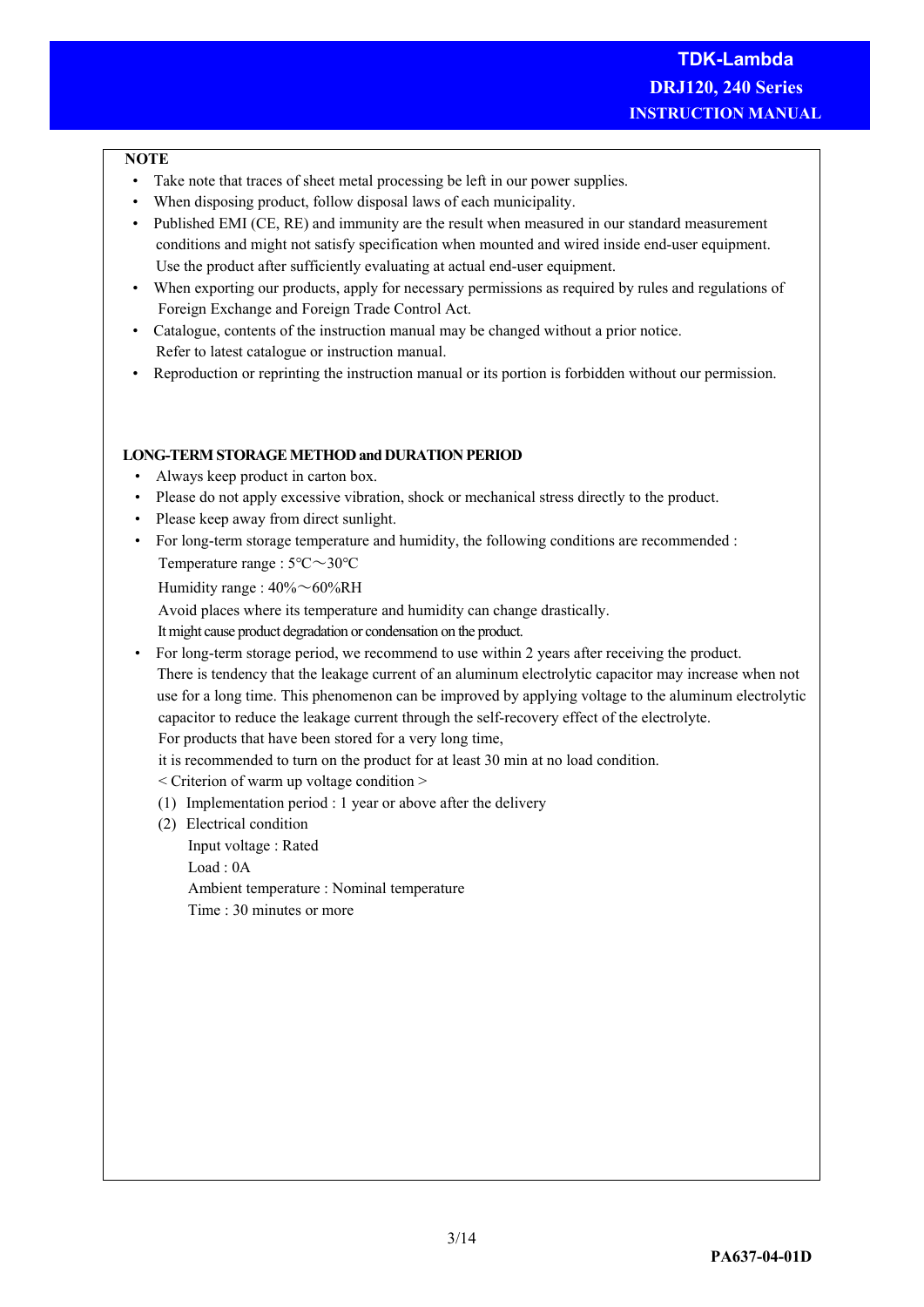# **1. Model Name Identification Method**



# **2. Terminal Explanation**



- $\textcircled{1}$  +V : + Output terminal
- $\circled{2}$  –V : Output terminal
- ③ V.ADJ : Output voltage adjustment trimmer The output voltage rises when trimmer is turned clockwise.
- ④ DC OK : Output monitoring indicator Green LED lights when output voltage is turned on and within specification.
- ⑤ : Protective Earth (PE) terminal Connect to safety ground of apparatus or equipment.
- ⑥ N : Input terminal Neutral line
- ⑦ L : Input terminal Live line (fuse in line)

\* All terminal screws are M3.5.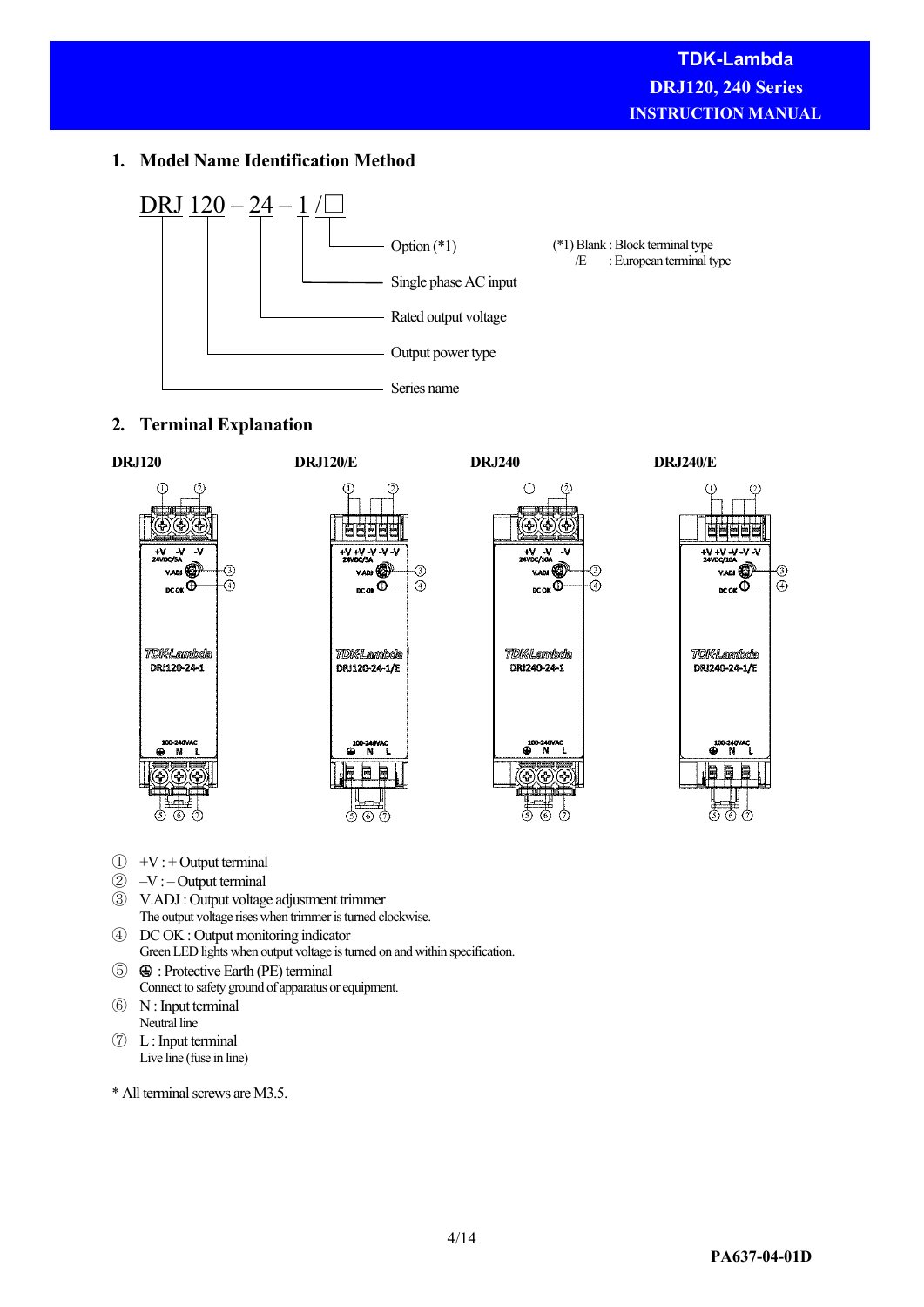# **3. Block Diagram**



# **4. Sequence time chart**

# DRJ120, 240

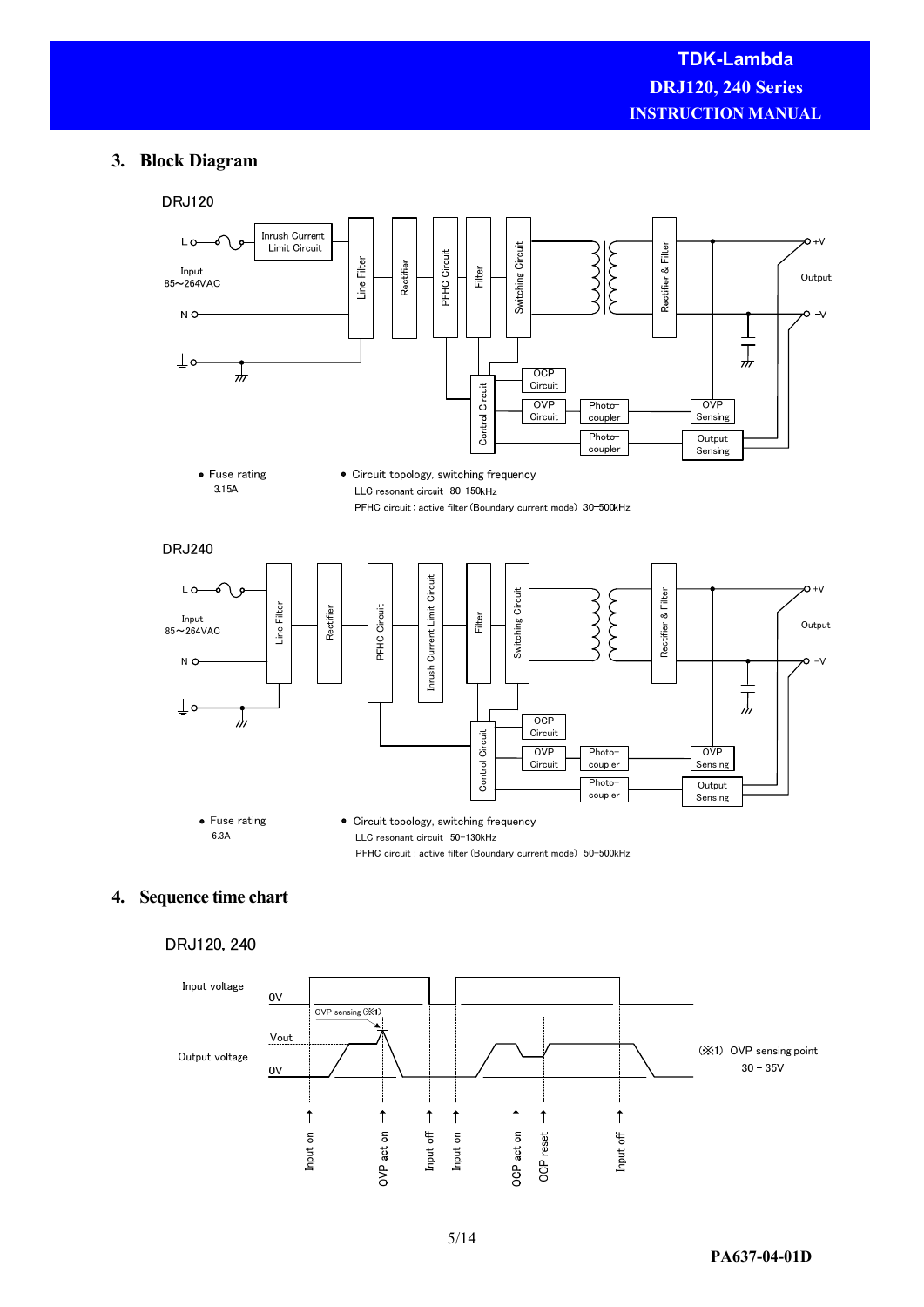# **5. Connecting Method**

Pay attention to the input wiring. If it is connected to wrong terminal, the product will be damaged.

- Input must be off when making connections.
- $\bullet$  Connect  $\oplus$  terminal to earth by thick wire for safety and improvement of noise sensitivity.
- When connecting or removing input and output wire, do not apply stress to PCB.

#### **DRJ120, DRJ240**

#### **DRJ120/E, DRJ240/E**



Recommended torque: 1.0 – 1.6 N・m (10.2 – 16.3 kgf・cm)

# **6. Explanation of Functions and Precautions**

#### **6-1. Input Voltage Range**

Input voltage range is single phase 85 – 264VAC (47 – 63Hz) or 120 – 370VDC. Input voltage which is out of specification may cause product damage. For cases where conformance to various safety standards (UL, CSA, EN) required, input voltage range is 100 – 240VAC (50 – 60Hz). In case of using input voltage which is less than specification, output voltage might repeat start and stop.

Note : This series is able to withstand input of 300VAC for 5 seconds (No damage). Please note that to satisfy the electrical characteristics, the input voltage range must be within 85-264VAC.

#### **6-2. Output Voltage Range**

Output voltage is set the rated value at shipment. Output voltage within 24 – 28V can be adjusted by V.ADJ trimmer.

In case of turning the trimmer clockwise, the output voltage will be increased. Take note when the output voltage is increased excessively, over voltage protection (OVP) function may trigger and output voltage will shut down. Furthermore, when increasing the output voltage, reduce the output current so as not to exceed the maximum output power.

When the trimmer turns quickly at no load condition, the output voltage might not change quickly. In this case, flow the output current or wait until the output voltage is stable, and then re-input.

Please turn the trimmer slowly during the output voltage adjustment.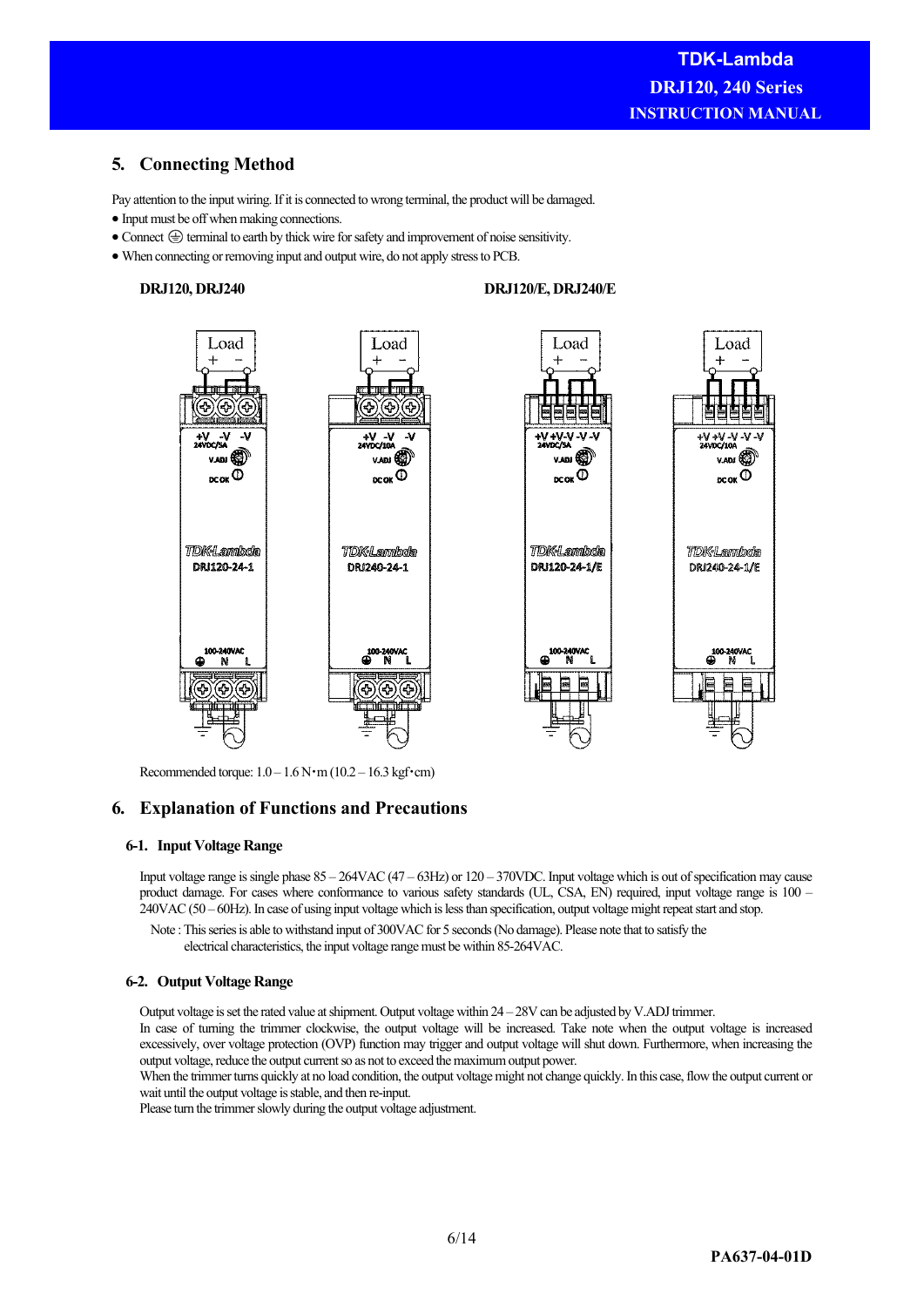#### **6-3. Inrush Current**

DRJ120 is equipped with power thermistor to limit the inrush current. The higher current will flow at higher ambient temperature or re-input condition. DRJ240 is equipped with a relay. Higher current may flow when input turn on interval is short. Please select input switch and fuse carefully with the high temperature and re-input condition. The inrush current value is under cold start at 25°C in the specification. Please refer to section "10. External Fuse rating" for selection of external fuses.

#### **6-4. Over Voltage Protection (OVP)**

OVP function is shut down method and manual reset type.

OVP function operates within output is  $30 - 35V$ . To reset the shut down by OVP, disconnect the input of power supply for minutes then re-apply.

The setting value of OVP is fixed and it cannot adjust externally. Please be aware that it might cause damage when a voltage is applied from the outside to the output terminal. In case of using inductive load, please put protective diode in series to the output power line.

#### **6-5. Over Current Protection (OCP)**

The OCP function is hiccup mode with automatic recovery. OCP function operates when the output current exceeds 101% of peak DC output current of specification. The output will be automatically recovered when the overload condition is removed. Do not operate the product under over current or shorted conditions which might cause damage. The setting value of OCP setting is fixed and it cannot adjust externally.

#### **6-6. Peak Output Current**

Use these products so that relationship among duty, rms output current (Irms) and peak output current (Ip) satisfy conditions defined by expression below. Also peak output current pulse width (τ) should be 10 seconds or less, Duty should be 35% or less.



#### **6-7. Output Ripple & Noise**

The standard specification for maximum ripple value is measured according to measurement circuit as below. When load lines are longer, ripple voltage becomes larger. In this case, electrolytic capacitor, film capacitor, etc., might be necessary to use across the load terminal. The output ripple cannot be measured accurately if the probe ground lead of oscilloscope is too long.

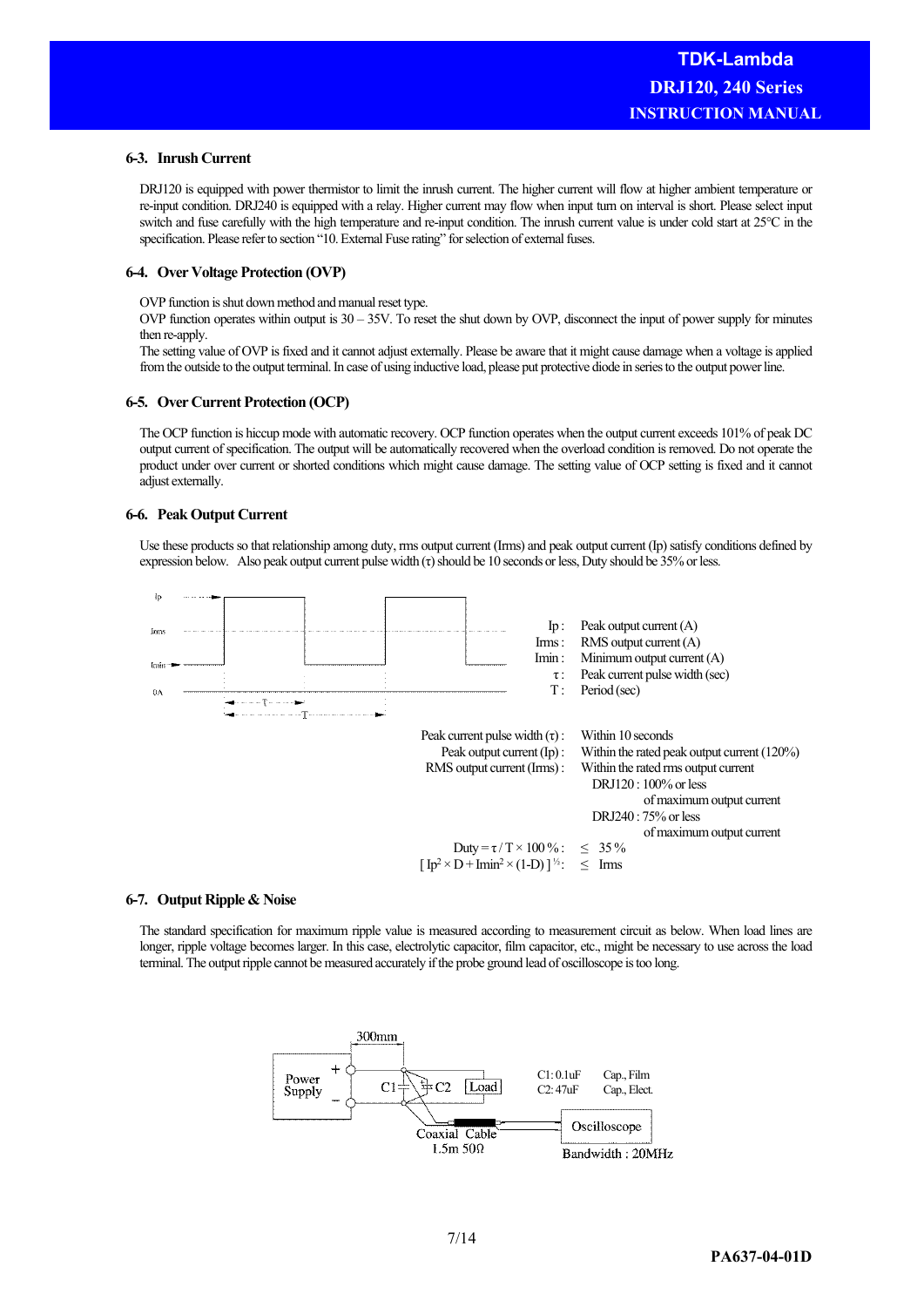#### **6-8. Series Operation**

For series operation, either method (A) or (B) is possible.



In case of method (A), please connect bypass diode to prevent reverse voltage. Please select a bypass diode with maximum forward current rating more than output load current. And maximum reverse voltage must withstand each power supply output voltage.

#### **6-9. Parallel Operation**

(A) Operation to increase the Output Current is not possible.

(B) Operation as a Backup Power Supply is possible as follows.

- 1. Set the power supply output voltage higher by the amount of forward voltage drop (VF) of the diode.
- 2. Please adjust the output voltage of each power supply to be the same.
- 3. Please use within the specifications for output voltage and output power.
- 4. Please select a reverse current prevention diode with maximum forward current rating more than output load current. And maximum reverse voltage must withstand each power supply output voltage.



#### **6-10. Isolation Test**

Isolation resistance between output and  $\oplus$  terminal is more than 100 MΩ at 500 VDC. For safety operation, voltage setting of DC isolation tester must be done before test. Ensure that the product is fully discharged after the test.

 $\bullet$  Output -  $\oplus$  terminal : More than 100MΩ at 500 VDC

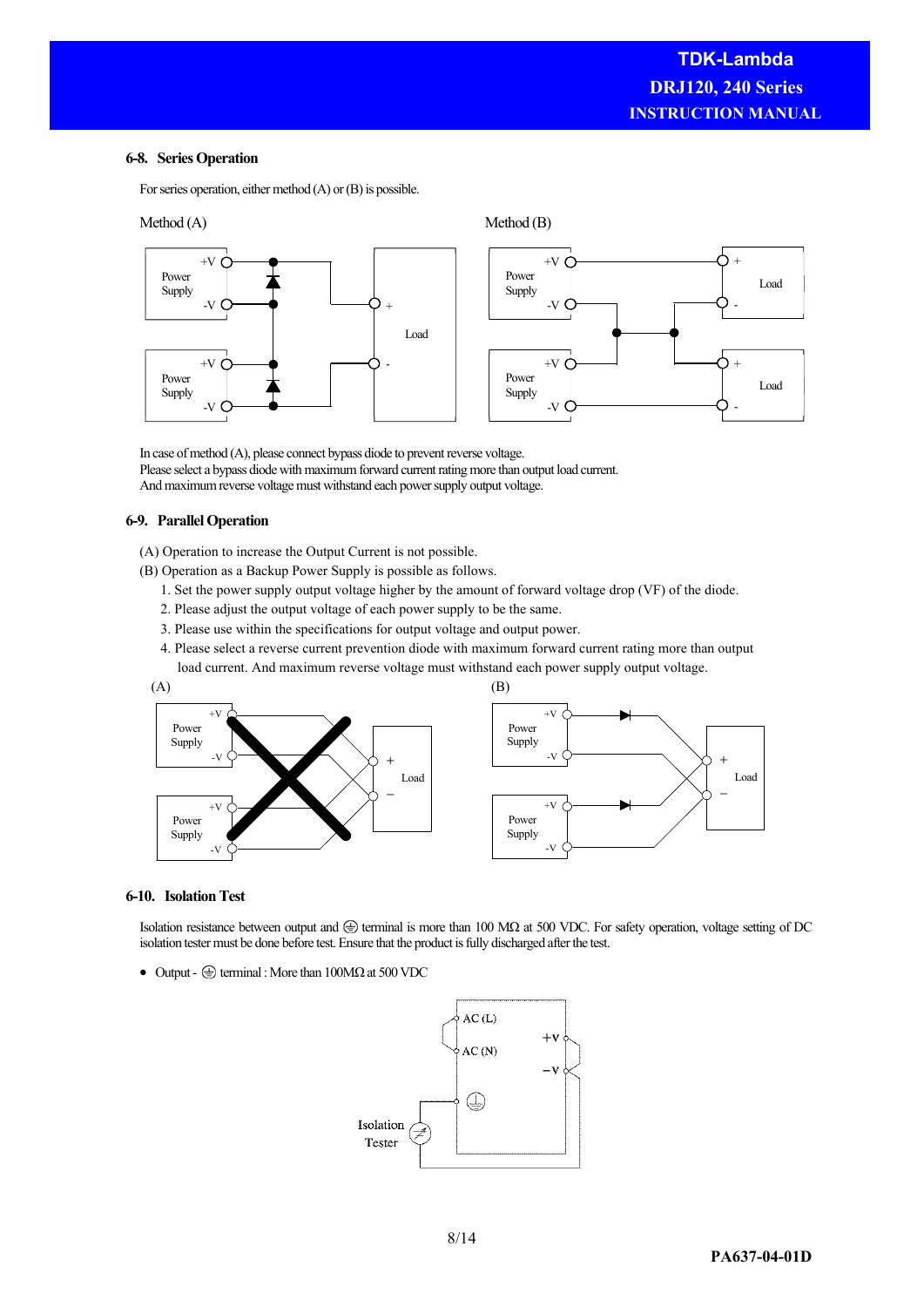#### **6-11. Withstand Voltage**

This series is designed to withstand 3.0kVAC between input and output, 1.77kVAC between input and  $\oplus$  terminal and 500VAC between output and  $\oplus$  terminal for 1 minute. When test a withstand voltage, set current limit of withstand voltage tester at 20 mA (for between output and  $\oplus$  terminal: 100 mA). The applied voltage must be gradually increased from zero to testing value and then gradually decreased for shut down. When timer is used, the power supply might be damaged by high impulse voltage at timer switch on and off timing. Please connect input and output as follows.

- Input Output (dotted line) : 3.0kVAC (1 min, 20 mA)  $\bullet$  Input -  $\circledast$  terminal (solid line) : 1.77kVAC (1 min, 20 mA)
- $\bullet$  Output  $\oplus$  terminal : 500VAC (1min, 100mA)



Note 1: This series has monolithic ceramic capacitor in between secondary circuit and  $\oplus$  terminal. Some of the withstand voltage tester may generate high voltage at the matching with monolithic ceramic capacitor and might cause the product damage. Please check the waveform of applied voltage before testing.

Note 2: In case of using external noise filter, capacitance between input and  $\oplus$  terminal might be increased. When in testing withstand voltage between input and output, there is a possibility exceeding withstand voltage between output and  $\oplus$  terminal. Please check the voltage between output and  $\oplus$  terminal. If the voltage exceeds withstand voltage specification, please add external capacitor between output and  $\oplus$  terminal. It can decrease the generate voltage. On the other hand, no need to check the voltage in case of output and  $\bigoplus$  terminal is shorted.



Power Supply Noise filter  $AC(L)$  $AC(L)$  $+1$  $AC(N)$  $AC(N)$ (╧ Withstand Voltage Tester

The example of noise filter circuit that may increase capacitance between input and  $\bigoplus$ 

between input and  $\bullet$ .<br>
(Capacitance in dashed line is added.) The dashed line is external capacitor adding point or short point.<br>
Even in the gase of N and  $\bullet$  that is a similar offset Even in the case of +V and  $\hat{\oplus}$ , that is a similar effect.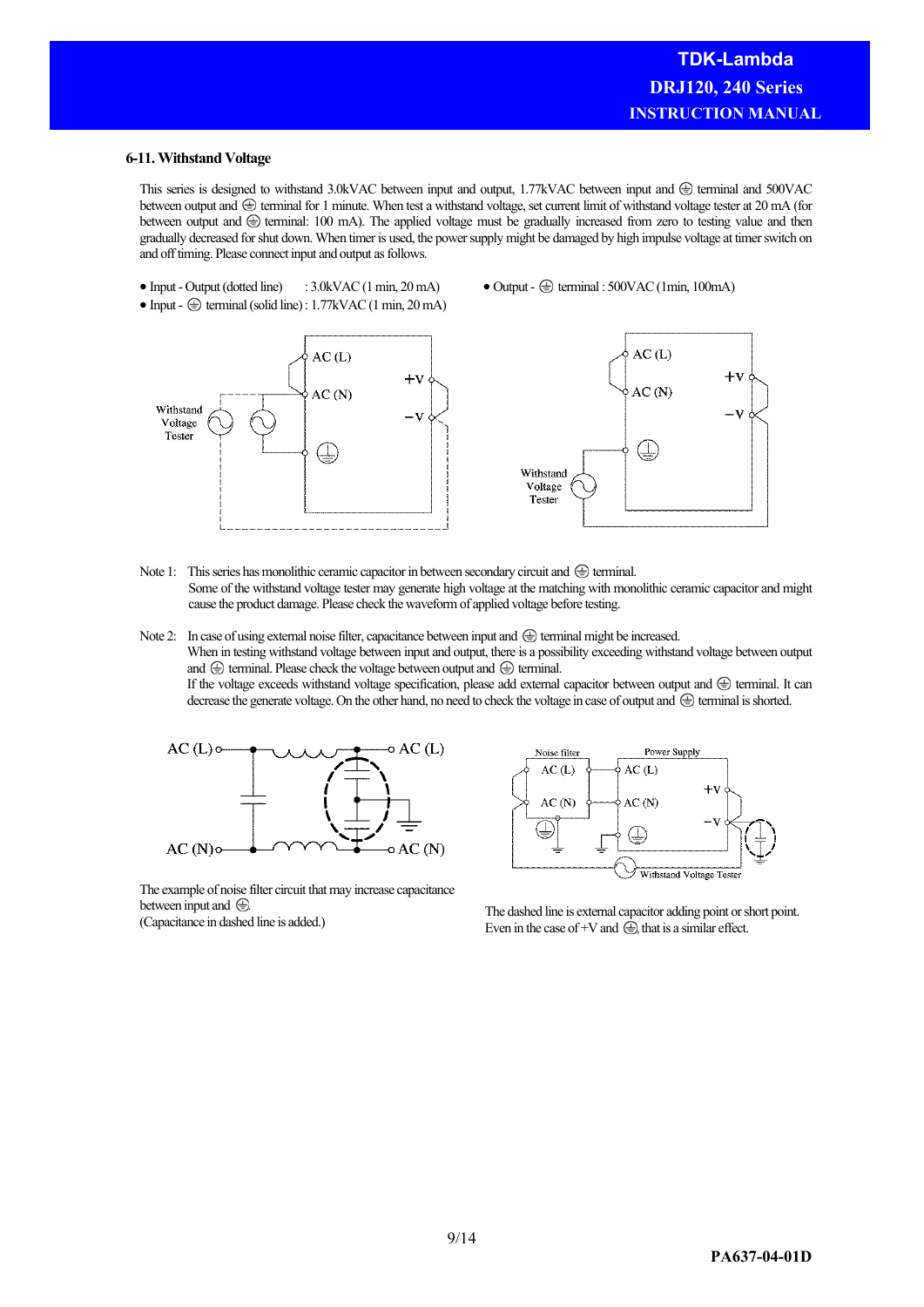# **7. Mounting Directions**

# **7-1. Mounting Directions**

The standard mounting is direction (A) and other possible mounting directions are (B) and (C).



### **7-2. Output Derating according to Ambient Temperature**

Refer to the below derating curve.

Do not exceed the load derating. Load (%) is percent of maximum output power or maximum output current.



# DRJ120, DRJ120/E (AC input & DC input :  $120$ VDC ≤  $\text{x}$  ≤ 300VDC)

|      | Load $(\%)$                    |  |
|------|--------------------------------|--|
| Ta   | Mounting   Mounting   Mounting |  |
| (°C) |                                |  |

Mounting (A) & (B) Mounting (C)

| $\sqrt{2}$ | Ά   | (B) | (C  |
|------------|-----|-----|-----|
| $-25 - 25$ | 100 | 100 | 100 |
| 55         | 100 | 100 | 100 |
| 65         | 66  | 66  | 50  |
| 70         | 50  | 50  |     |

# **DRJ120, DRJ120/E (DC input : 300VDC < x** ≤ **370VDC)**



Mounting  $(A)$  &  $(B)$  &  $(C)$ 

| Тa             | Load $(\% )$ |          |          |
|----------------|--------------|----------|----------|
| $^{\circ}$ $C$ | Mounting     | Mounting | Mounting |
|                | (A`          | (B)      |          |
| $-25 - 50$     | 100          | 100      | 100      |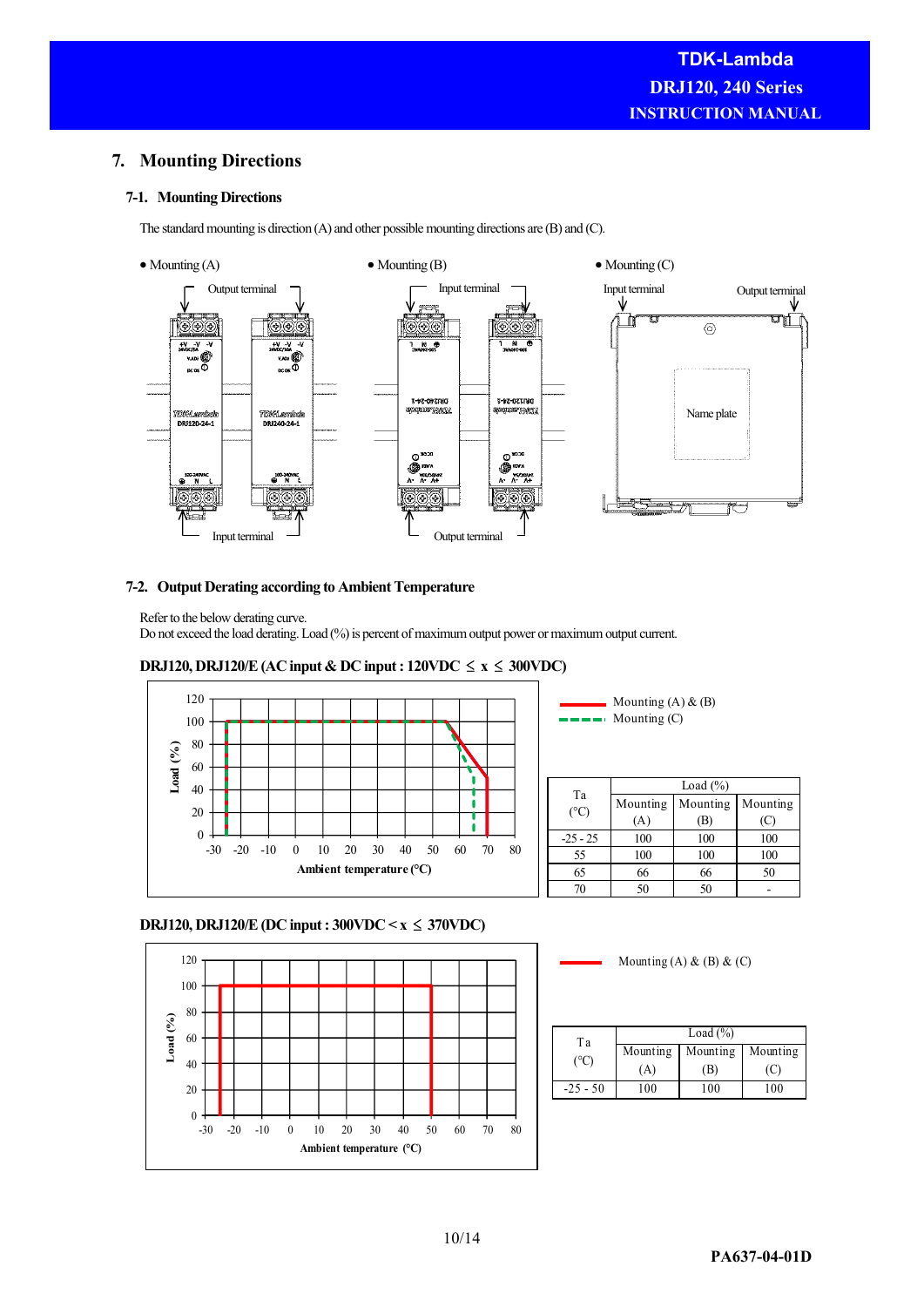## **DRJ240, DRJ240/E (AC input & DC input : 120VDC** ≤ **x** ≤ **370VDC)**



#### **7-3. Surrounding Space**

Refer to the below table to provide sufficient distance (X, Y, Z) when unit is mounted with other devices. This series is convection cooling type power supply. When unit mounted with other device on top / bottom, please consider the heat radiation and safety.



Surrounding space definition : Mounting (A)

| <b>DRJ120</b> | $>$ 5 mm | $>40$ mm | $>20 \,\mathrm{mm}$ |
|---------------|----------|----------|---------------------|
| DRJ240        | $>$ 5 mm | $>40$ mm | $>20$ mm            |

Surrounding space definition : Mounting (B)

| <b>DRJ120</b> | $>$ 5 mm | $>40$ mm | $>20 \,\mathrm{mm}$ |  |
|---------------|----------|----------|---------------------|--|
| DR.I240       | $>$ 5 mm | $>40$ mm | $>20 \,\mathrm{mm}$ |  |

#### Surrounding space definition : Mounting (C)

| <b>DRJ120</b> | $>$ 5 mm | $>40$ mm | $>20$ mm         |
|---------------|----------|----------|------------------|
| DRJ240        | $>$ 5 mm | $>40$ mm | $>20 \text{ mm}$ |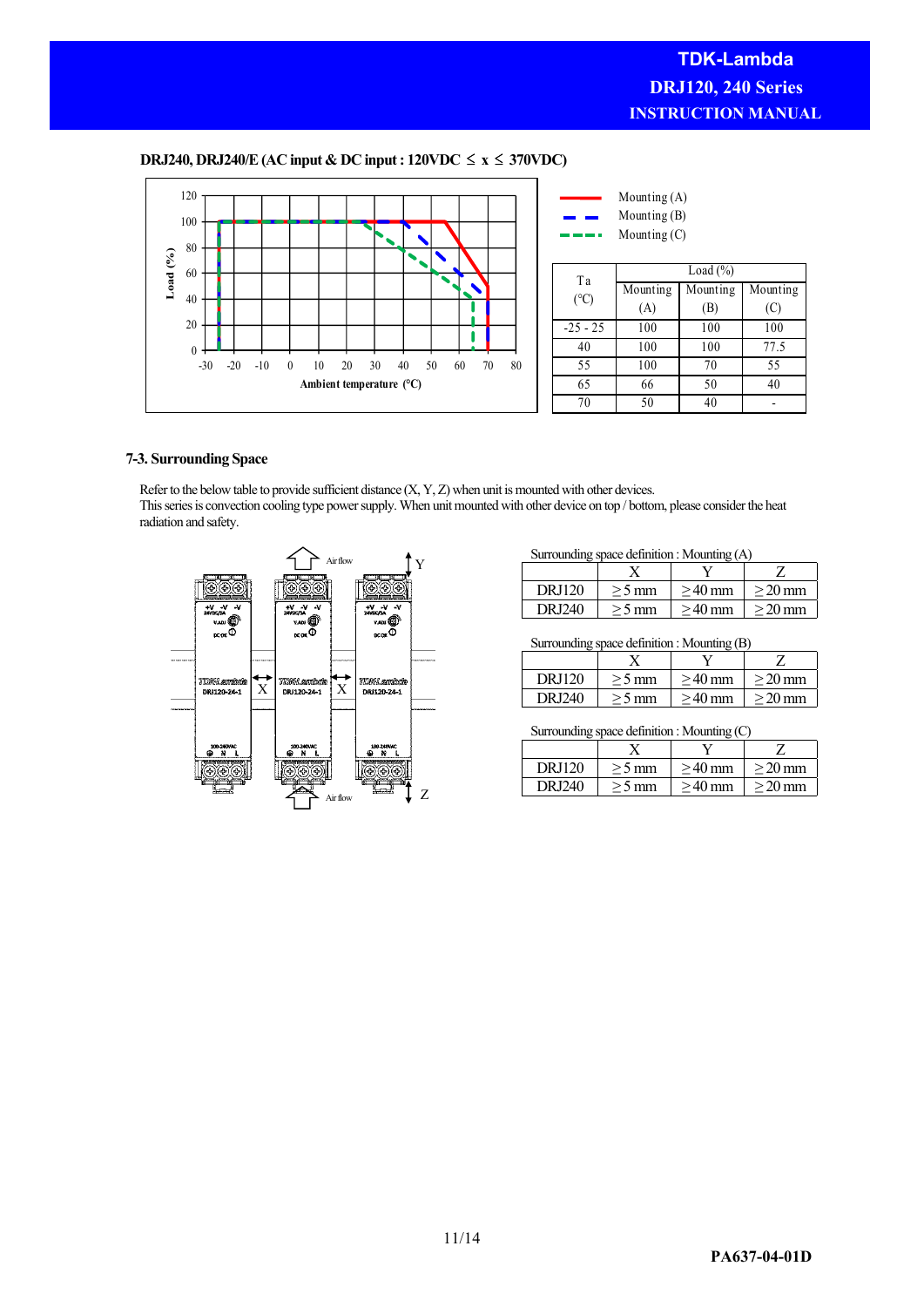# **8. Wiring Method**

- (1) The input line and output load line shall be separated, and use all lines as thick and short as possible to make lower impedance. The input line and output load line shall be twisted or use shielded wire to improve noise sensitivity.
- (2) Noise can be eliminated by attaching a capacitor to the load terminals.
- (3) EMI reduction performance by winding the cable around the appropriate ferrite core or clamp core.
- (4) For safety and EMI considerations, connect  $\bigoplus$  terminal to ground terminal of the equipment.
- (5) The recommended wire type, torque and crimp type terminal are shown as below:

#### • Block terminal type

|                         | Recommended |                                                                                     | Recommended crimp type terminal |                     |                |
|-------------------------|-------------|-------------------------------------------------------------------------------------|---------------------------------|---------------------|----------------|
| Model                   | Wire        | Recommended torque                                                                  |                                 |                     | Mounting piece |
|                         |             |                                                                                     | (MAX)                           | (MAX)               | (MAX)          |
|                         |             | All terminal M3.5 screws                                                            |                                 | $1.0 \,\mathrm{mm}$ | piece          |
| <b>DRJ120</b><br>DRJ240 | AWG 14 - 20 | $1.0 - 1.6 N \cdot m$                                                               | $6.8 \text{ mm}$                | $0.8$ mm            |                |
|                         |             | $(10.2 - 16.3 \text{ kgf} \cdot \text{cm})(8.85 - 14.2 \text{ lb} \cdot \text{in})$ |                                 |                     | 2 pieces       |

Note 1: When using separate loads, use of two pcs. of 0.8 mm thick crimp type terminal is recommended.

Note 2: For recommended diameter, refer to wire manufacturer recommended allowable current and voltage drop.

Note 3: Use wires rating at least 105°C and copper conductor only.

Note 4: Use crimp type terminal for connection to terminal.

## • European terminal type (/E Option)

| Model                              | Recommended<br>Wire | Recommended Wire to be stripped |
|------------------------------------|---------------------|---------------------------------|
| <b>DRJ120/E</b><br><b>DRI240/E</b> | AWG 14 - 20         | $8 - 10$ mm                     |



Note 5: Use wires rating at least 105°C and copper conductor only.

Solid wire is possible to push in. In case of using stranded wire, connect by the following method.

Pushing the lever by tool such as a flat head screwdriver then insert the wire until its stripped part is not seen any more then remove tool. After wiring, confirm that wire is connected to the terminal certainly.

Lack insertion of wiring or slack of wiring might cause electric shock, fire or damage of equipment.

When removing the wire, remove them while pushing the lever by tool such as a flat head screwdriver.



# **9. Internal Fuse Rating**

Fuse is in live line. This series uses time-lag fuse.

| DRJ120, DRJ120/E | : $AC250V$ , $3.15A$ |
|------------------|----------------------|
| DRJ240, DRJ240/E | : AC250V, $6.3A$     |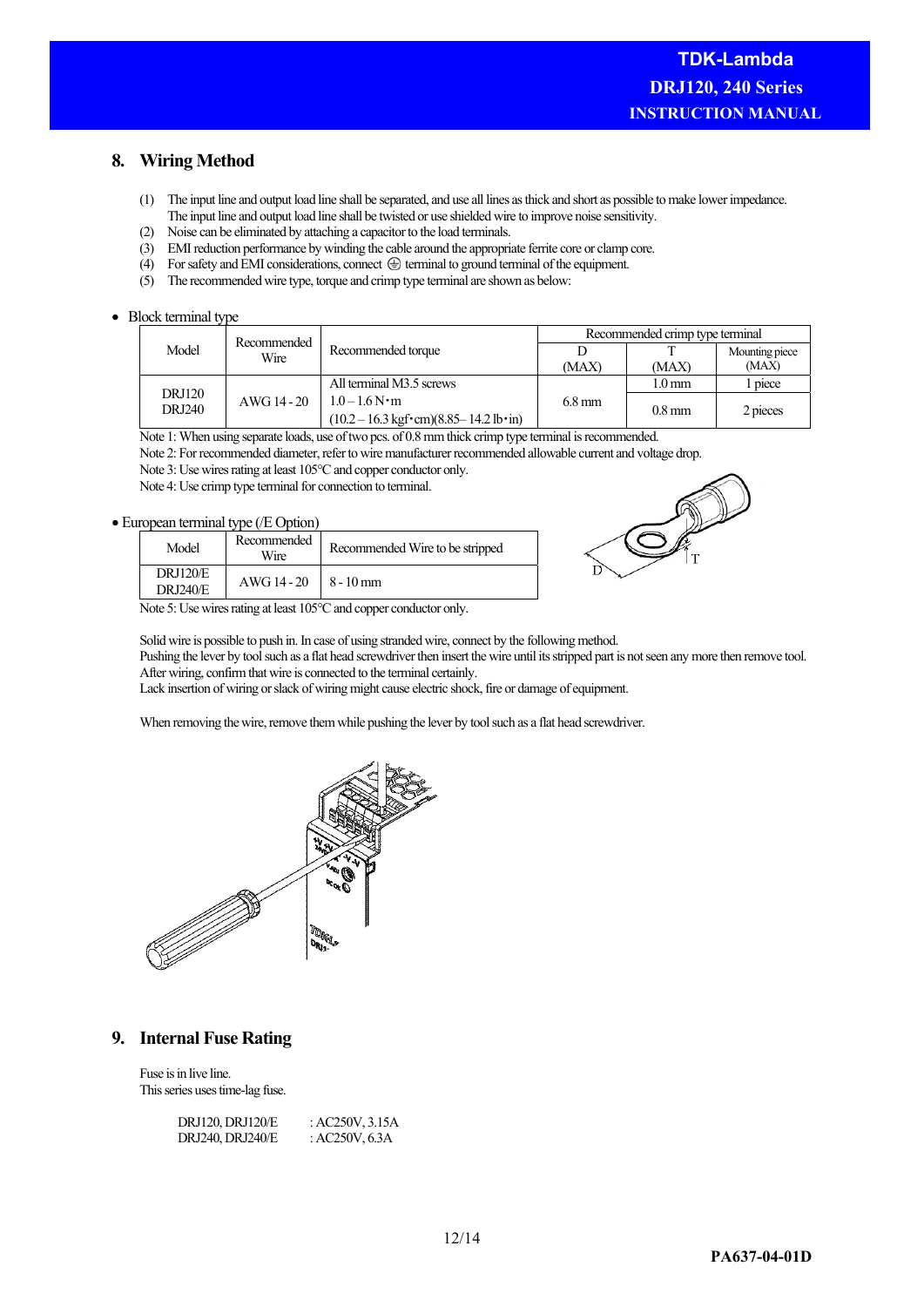# **10. External Fuse rating**

Refer to the following fuse rating when selecting the external input fuse. The surge current flows when input turn on. Use slow blow fuse or time lag fuse. Fast blow fuse cannot be used. Fuse rating is specified by inrush current value at input turn on. Do not select the fuse according to actual input current (rms.) values.

DRJ120, DRJ120/E : 3.15A DRJ240, DRJ240/E : 6.3A

# **11. Product mounting on DIN Rail**

This series conforms to TS35 size of DIN standard. The width of mounting rail is 35 mm.

#### **11-1. Mounting on DIN Rail**

Make sure input and output wires are disconnected before mounting the product onto the rail.

(1) Tilt the product slightly back ward, fit the product over the top hat rail.





(2) Press against the bottom front side for locking. Shake the product to check the locking action.

#### **11-2. Removal from DIN Rail**

Switch main power off and disconnect your system from the supply network. Pull the latch at the bottom of the product downwards and gently dismount the product from the rail.